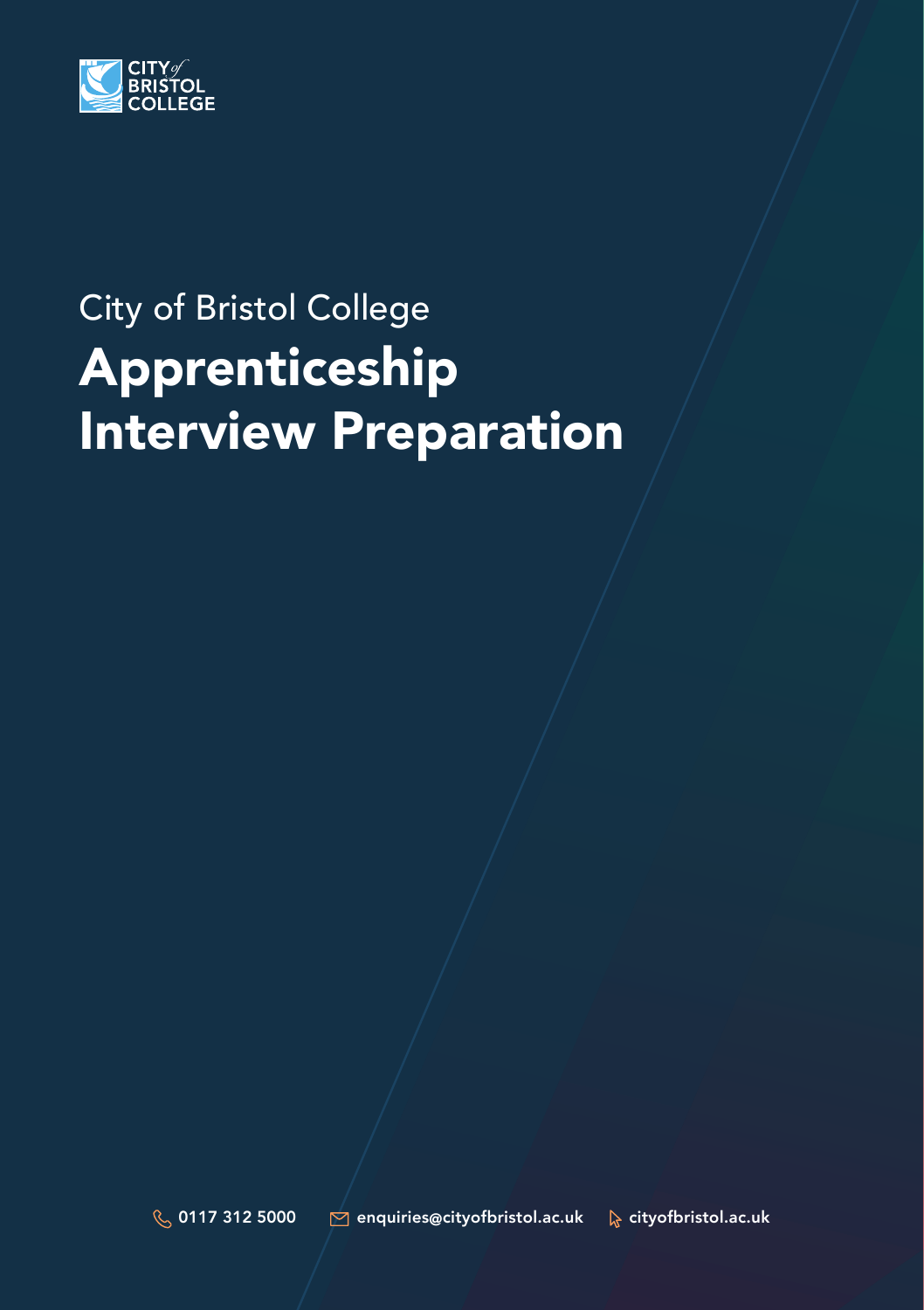#### Before your interview



Research where the location of your interview is, and consider doing a "dummy run" before the day so you're sure how to get there.



Research the company online so you have strong background knowledge of what they do, their aims and their values.



Set yourself aims and objectives that you would like to achieve during your apprenticeship. Be positive about this – make it about what you do want to do, not what you don't want!



Come prepared with a pad and pen



Be 10 minutes early for your appointment



Arrive clean, well-presented and enthusiastic

### Preparing for your interview

Interviews can be stressful, so don't worry if you're feeling nervous – it's perfectly normal! Here are some guidelines which may help you feel more prepared.



Body language: sit up straight, face your interviewer and don't cross your arms. This will help you appear and feel more confident.



It can be hard to make eye contact when you're nervous, but try to keep regular eye contact with the person you're talking to, so they know you're listening and engaging.



Be honest. Interviewers will usually know if you're not being truthful, so if you don't know an answer, simply say "I'm sorry but I don't know that". Honesty is the best policy and will show respect to the interviewer by demonstrating that you don't think you can fool them.



Speak clearly and concisely, in a manner that is not intimidating.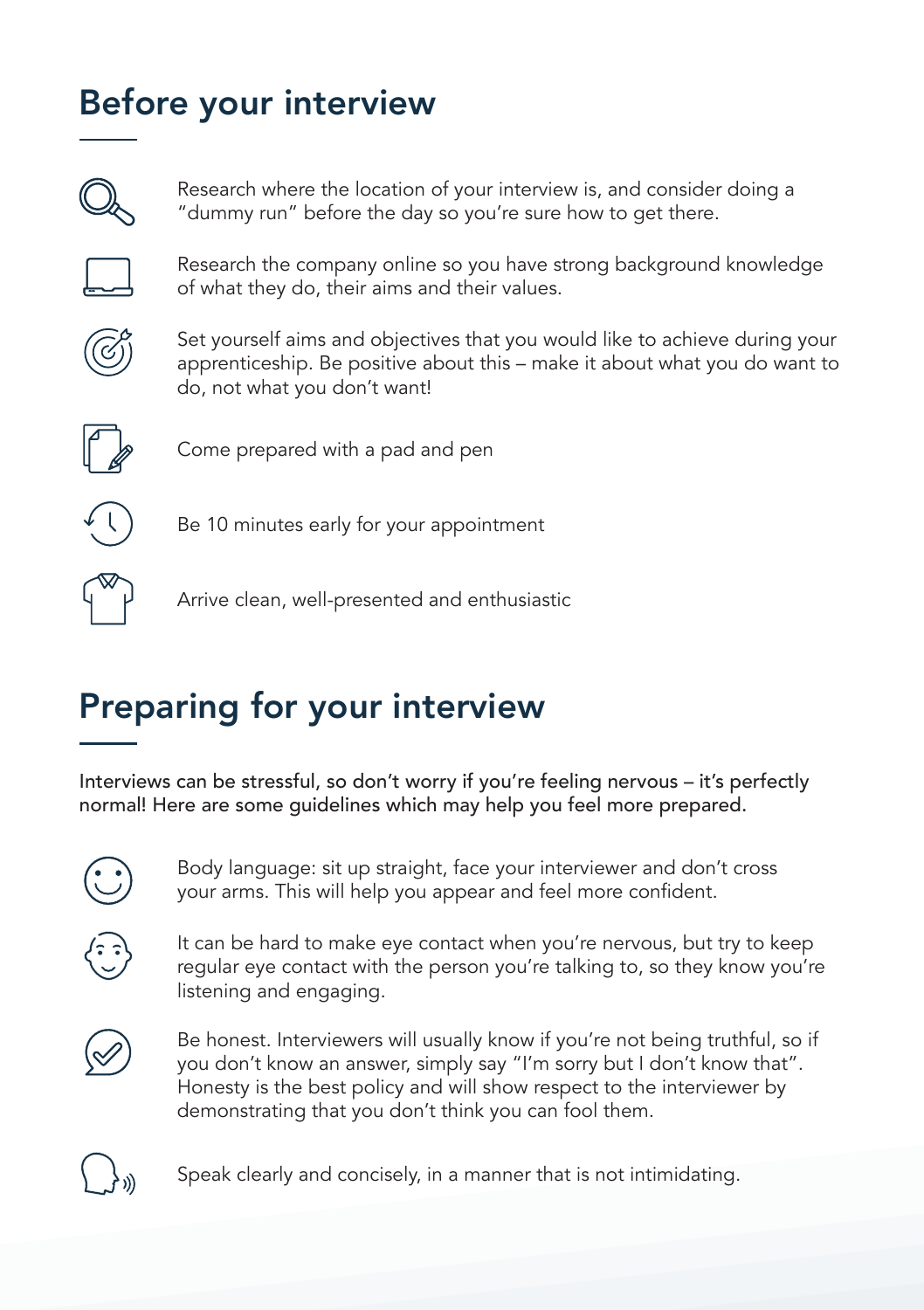#### Likely interview questions and answer guidance

## *Tell me about yourself* **Q.**

This question can be confusing as you might not be sure what the interviewer means. Give a brief outline of where you are from, where you want your career to go and why you are there.

#### Example:

I'm Natasha, I live in Clevedon. I am currently studying an NVQ in Office and Admin skills and I am looking to gain some office experience to add substance to my CV. I am a friendly and hard working person and I thought of coming here to gain work experience as this is the sort of organisation I would like to work for.

## *Tell me about your school/college history* **Q.**

Talk about what attracted you to the course and then talk about the positive skills you are developing (always giving examples).

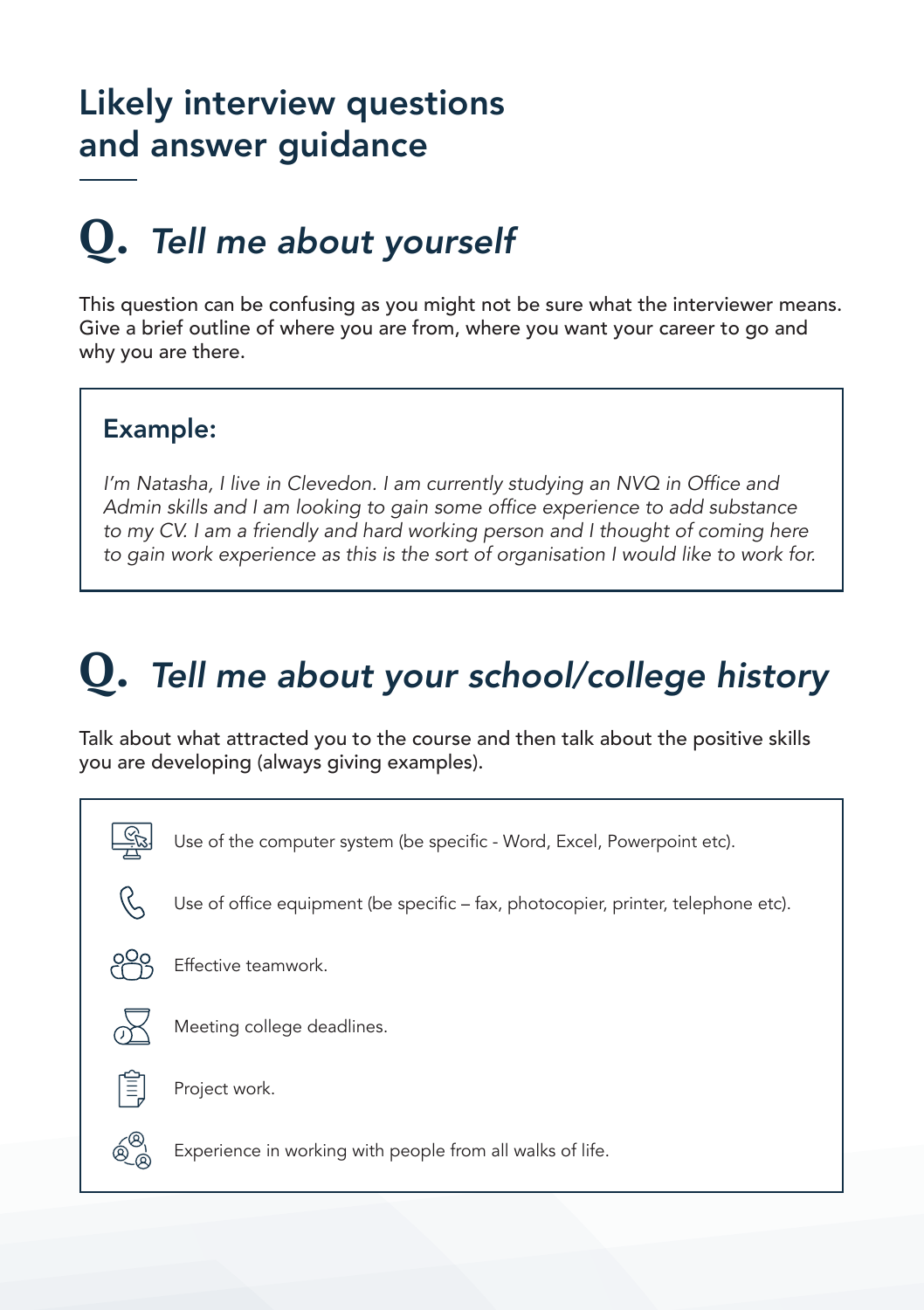### *Talk me through your work*  **Q.** *history/experience*

This is an opportunity to tell them about any work you have done in the past. Be detailed, be as positive as possible and remember to include any voluntary work you have done. It's a good idea to have your CV in front of you as a memory jogger if you tend to forget things under pressure.

#### *Tell me about a time you have*  **Q.** *worked well in a team*

This means any time you have worked within a group to achieve a successful outcome. Examples might be a college project where you were set a tight deadline to achieve some work, or maybe a time in work where you were expected to achieve certain sales. It's a good idea to think of an example which meant doing extra work or similar for the good of the group/team, if you have one.

#### *What has been your biggest*  **Q.***achievement to date?*

This can be anything! It could be an educational achievement or something in your personal life like sports or a hobby. Most importantly you should be able to explain why you feel it's your biggest achievement, and the hard work you had to put in to achieve it.

#### *Tell me about a time where you have*  **Q.** dealt with a difficult situation

This could be dealing with a difficult customer at work, or maybe turning around a bad situation like having poor attendance at College. It could also be something from your personal life like diffusing a situation where two people weren't getting along. The important part is to focus on how you decided what to do and the positive outcome.

#### *Tell me about a time where you have*  **Q.** *shown extra commitment*

This could mean staying late at work/college in order to achieve a goal or just to help someone out, going above and beyond of what has been asked of you, or taking on extra responsibility.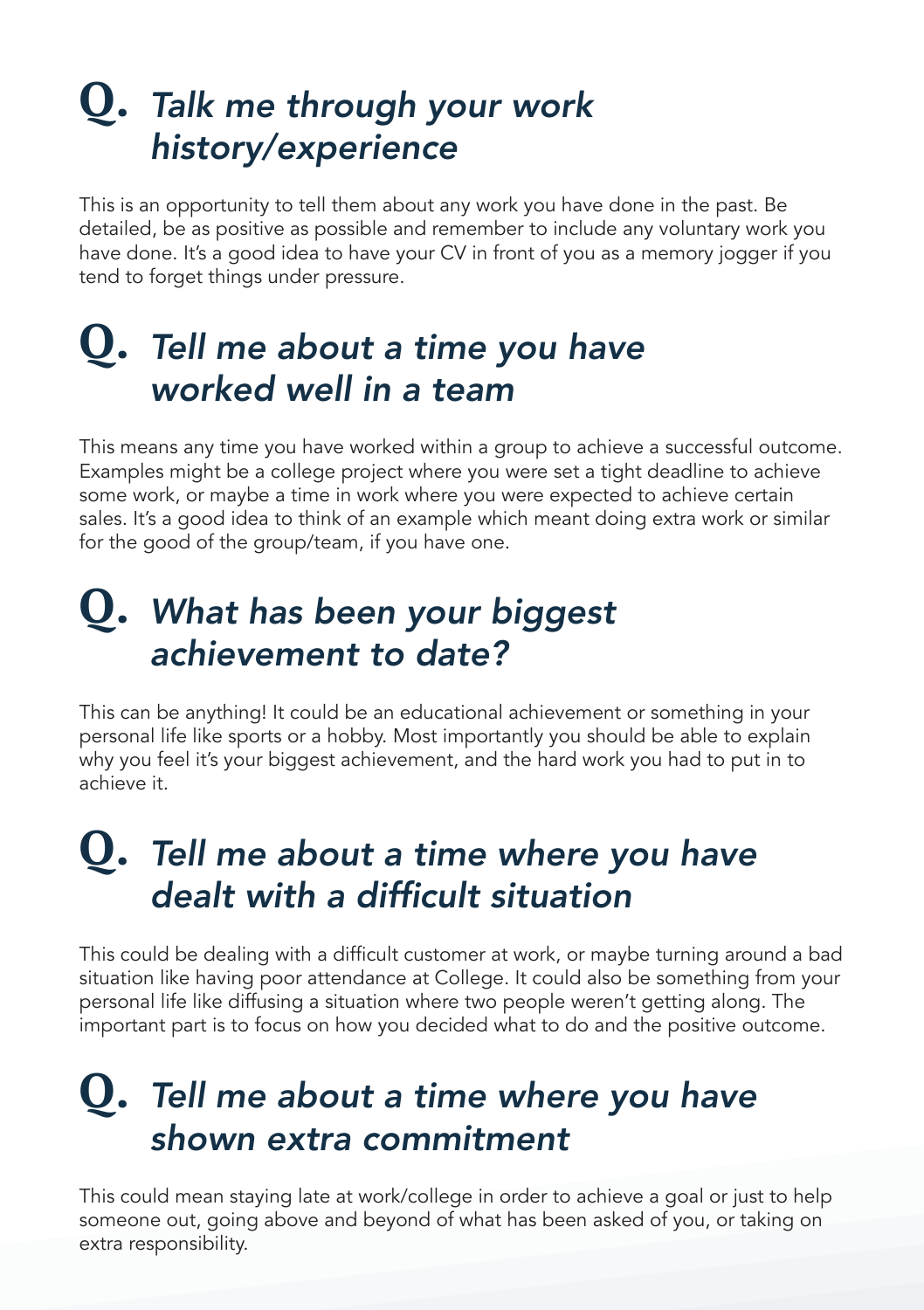#### *What do you know about our company*  **Q.** *and why do you want to do an apprenticeship with us?*

This is your chance to show you have done your research, but make sure you truthfully apply it to why you want to work there rather than just repeating facts!

#### Example:

If it's a big company, you could say "I thrive in fast-paced environments and would love the opportunity to work with people across the organisation"; or if it's a small company you could say "I love to work in a team and like my role to be varied".

#### Do you have any questions you want to ask?

Always prepare three questions. Examples could be:

- $Q.$  What training and support will  $Q.$ *I receive?*
- **Q.** What are the greatest **Q.** *challenges of this position?*

*What is the company culture?*

*If I was to gain an apprenticeship here, would there be any potential of permanent employment at the end of it?*

#### Leaving the interview

Once the interview is over, remember to:



Thank the interviewer for their time and consideration and shake their hand.

Tell the interviewer that you are looking forward to hearing from them in the future.